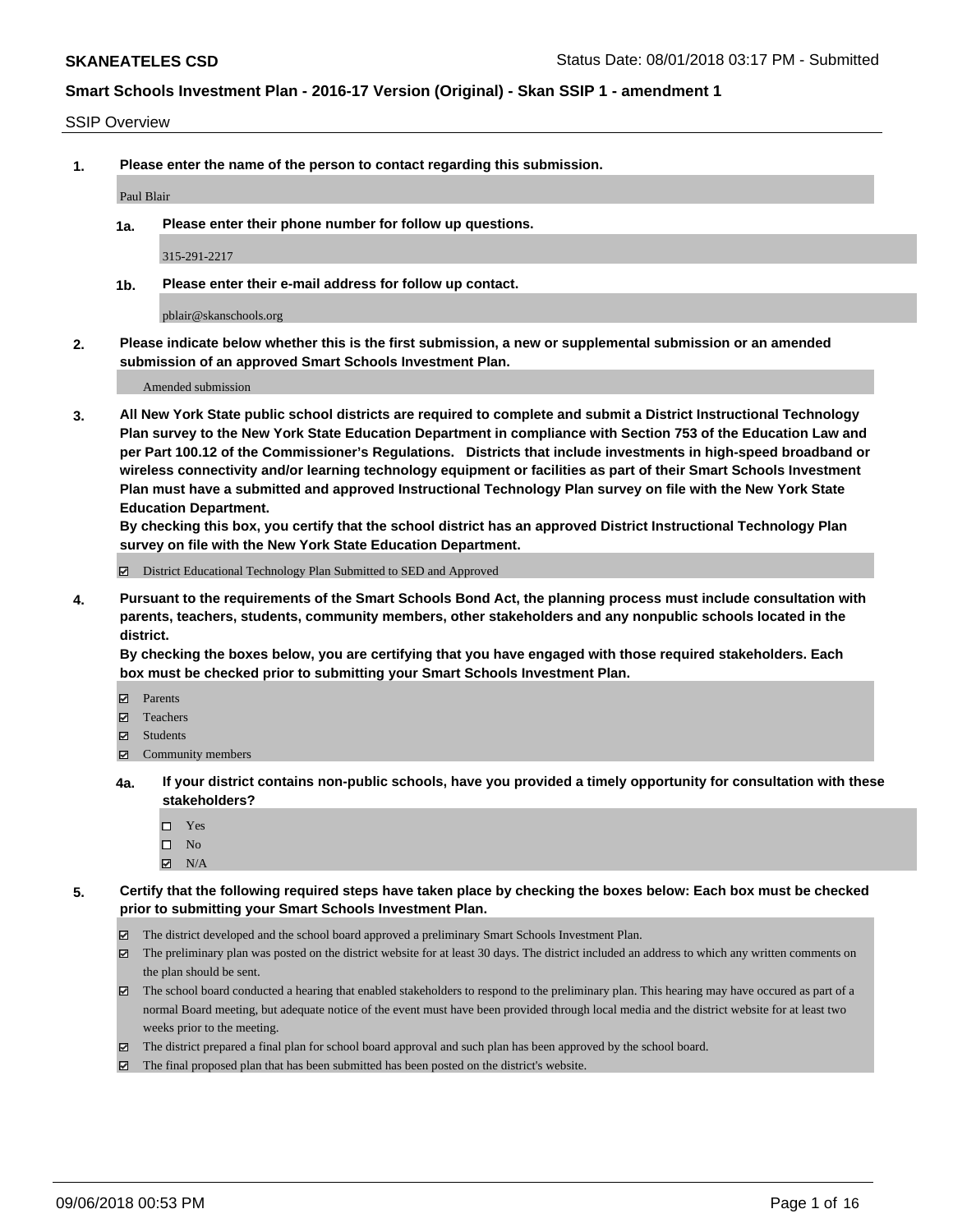SSIP Overview

**5a. Please upload the proposed Smart Schools Investment Plan (SSIP) that was posted on the district's website, along with any supporting materials. Note that this should be different than your recently submitted Educational Technology Survey. The Final SSIP, as approved by the School Board, should also be posted on the website and remain there during the course of the projects contained therein.**

SSIP August.pdf

**5b. Enter the webpage address where the final Smart Schools Investment Plan is posted. The Plan should remain posted for the life of the included projects.**

http://www.skanschools.org/tfiles/folder650/Smart%20Schools%20Bond%20Act%20Investment%20Plan.pdf

**6. Please enter an estimate of the total number of students and staff that will benefit from this Smart Schools Investment Plan based on the cumulative projects submitted to date.**

1,700

**7. An LEA/School District may partner with one or more other LEA/School Districts to form a consortium to pool Smart Schools Bond Act funds for a project that meets all other Smart School Bond Act requirements. Each school district participating in the consortium will need to file an approved Smart Schools Investment Plan for the project and submit a signed Memorandum of Understanding that sets forth the details of the consortium including the roles of each respective district.**

 $\Box$  The district plans to participate in a consortium to partner with other school district(s) to implement a Smart Schools project.

#### **8. Please enter the name and 6-digit SED Code for each LEA/School District participating in the Consortium.**

| <b>Partner LEA/District</b> | <b>ISED BEDS Code</b> |
|-----------------------------|-----------------------|
| (No Response)               | (No Response)         |

#### **9. Please upload a signed Memorandum of Understanding with all of the participating Consortium partners.**

(No Response)

**10. Your district's Smart Schools Bond Act Allocation is:**

\$534,585

**11. Enter the budget sub-allocations by category that you are submitting for approval at this time. If you are not budgeting SSBA funds for a category, please enter 0 (zero.) If the value entered is \$0, you will not be required to complete that survey question.**

|                                       | Sub-<br><b>Allocations</b> |
|---------------------------------------|----------------------------|
| School Connectivity                   | 10,843                     |
| Connectivity Projects for Communities | $\overline{0}$             |
| <b>Classroom Technology</b>           | $\overline{0}$             |
| Pre-Kindergarten Classrooms           | $\mathbf 0$                |
| Replace Transportable Classrooms      | $\mathbf 0$                |
| High-Tech Security Features           | $-10,845$                  |
| Totals:                               | -2                         |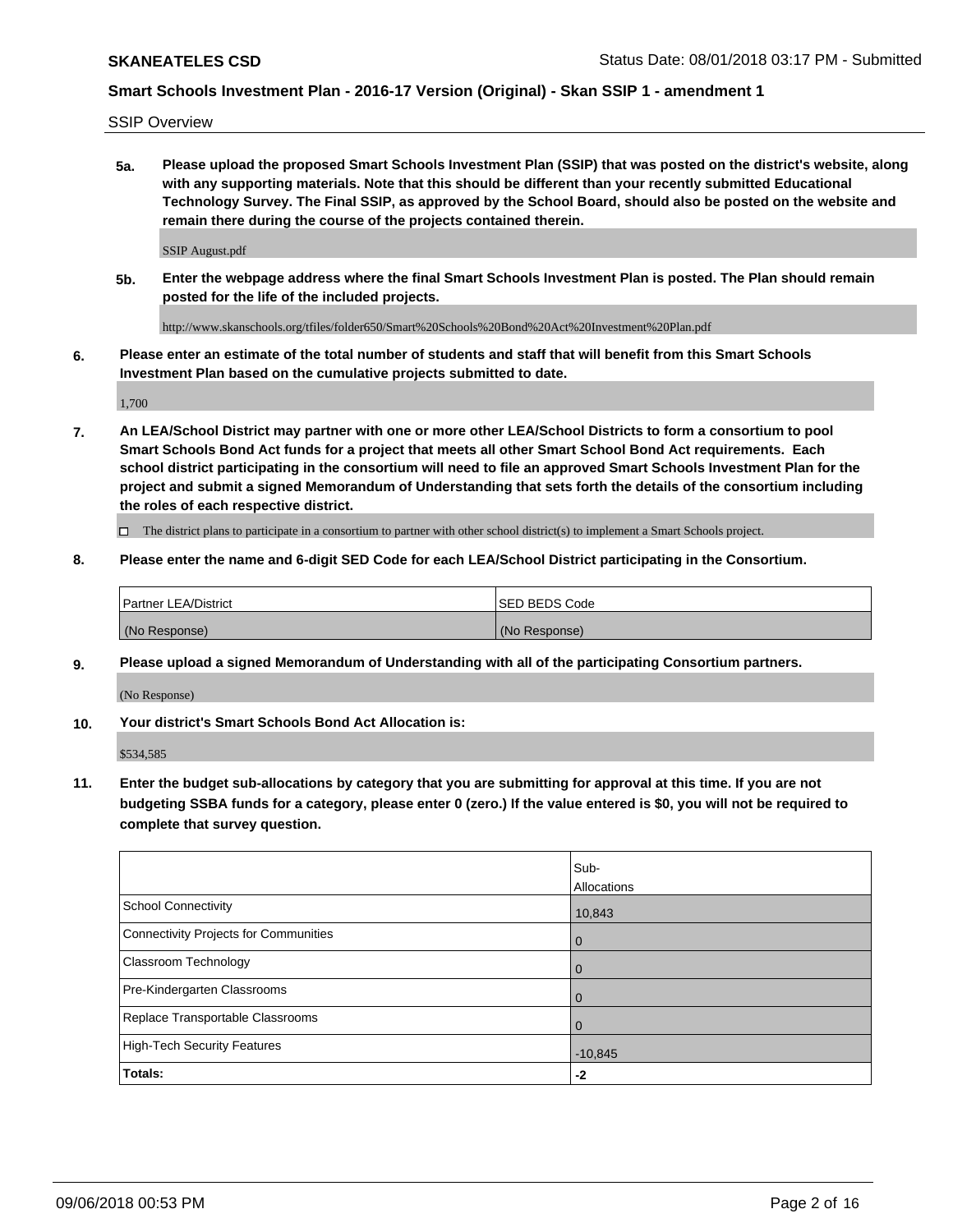School Connectivity

- **1. In order for students and faculty to receive the maximum benefit from the technology made available under the Smart Schools Bond Act, their school buildings must possess sufficient connectivity infrastructure to ensure that devices can be used during the school day. Smart Schools Investment Plans must demonstrate that:**
	- **• sufficient infrastructure that meets the Federal Communications Commission's 100 Mbps per 1,000 students standard currently exists in the buildings where new devices will be deployed, or**
	- **• is a planned use of a portion of Smart Schools Bond Act funds, or**
	- **• is under development through another funding source.**

**Smart Schools Bond Act funds used for technology infrastructure or classroom technology investments must increase the number of school buildings that meet or exceed the minimum speed standard of 100 Mbps per 1,000 students and staff within 12 months. This standard may be met on either a contracted 24/7 firm service or a "burstable" capability. If the standard is met under the burstable criteria, it must be:**

**1. Specifically codified in a service contract with a provider, and**

**2. Guaranteed to be available to all students and devices as needed, particularly during periods of high demand, such as computer-based testing (CBT) periods.**

**Please describe how your district already meets or is planning to meet this standard within 12 months of plan submission.**

(No Response)

**1a. If a district believes that it will be impossible to meet this standard within 12 months, it may apply for a waiver of this requirement, as described on the Smart Schools website. The waiver must be filed and approved by SED prior to submitting this survey.**

 $\Box$  By checking this box, you are certifying that the school district has an approved waiver of this requirement on file with the New York State Education Department.

#### **2. Connectivity Speed Calculator (Required)**

|                         | Number of<br>Students | Multiply by<br>100 Kbps | Divide by 1000 Current Speed<br>to Convert to<br>Required<br>Speed in Mb | l in Mb          | Expected<br>Speed to be<br>Attained Within   Required<br>12 Months | <b>Expected Date</b><br>When<br>Speed Will be<br><b>Met</b> |
|-------------------------|-----------------------|-------------------------|--------------------------------------------------------------------------|------------------|--------------------------------------------------------------------|-------------------------------------------------------------|
| <b>Calculated Speed</b> | (No<br>Response)      | (No Response)           | (No<br>Response)                                                         | (No<br>Response) | (No<br>Response)                                                   | (No<br>Response)                                            |

### **3. Describe how you intend to use Smart Schools Bond Act funds for high-speed broadband and/or wireless connectivity projects in school buildings.**

We are replacing multimode fiber with single mode fiber and rerouting several lines increasing internal speeds to 10 gps. This amendment is necessary due to increased costs over the original estimates.

**4. Describe the linkage between the district's District Instructional Technology Plan and the proposed projects. (There should be a link between your response to this question and your response to Question 1 in Part E. Curriculum and Instruction "What are the district's plans to use digital connectivity and technology to improve teaching and learning?)**

Increase in internal network speed allows for more devices to be connected to the network simultaneously, thereby allowing more faculty and students to use technology for teaching and learning. Since the high-tech security features will require network bandwidth, an increase in bandwidth is necessary so teaching and learning are not negatively impacted.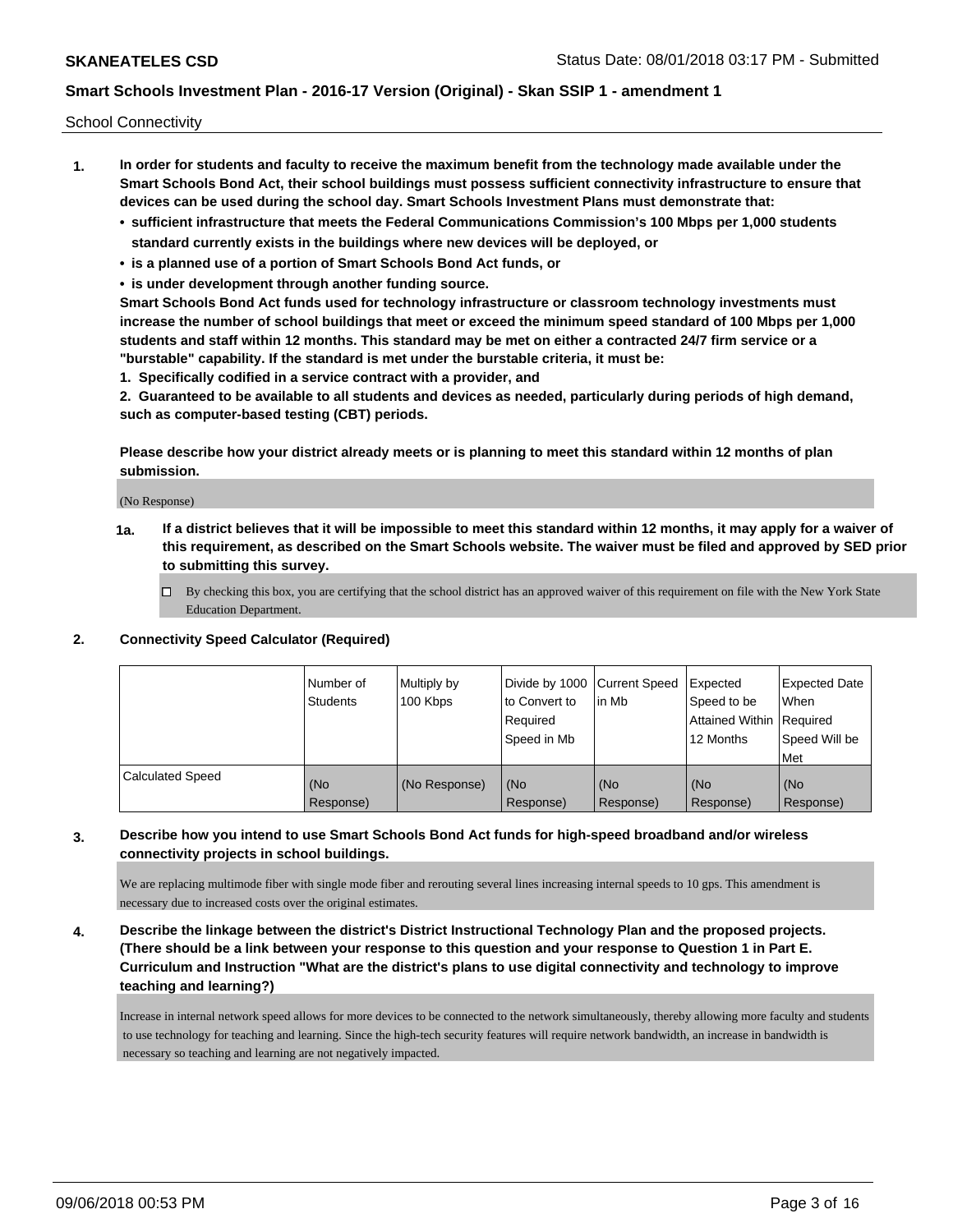School Connectivity

**5. If the district wishes to have students and staff access the Internet from wireless devices within the school building, or in close proximity to it, it must first ensure that it has a robust Wi-Fi network in place that has sufficient bandwidth to meet user demand.**

**Please describe how you have quantified this demand and how you plan to meet this demand.**

(No Response)

**6. As indicated on Page 5 of the guidance, the Office of Facilities Planning will have to conduct a preliminary review of all capital projects, including connectivity projects.**

**Please indicate on a separate row each project number given to you by the Office of Facilities Planning.**

| Project Number        |  |
|-----------------------|--|
| 42-16-01-06-7-999-002 |  |

**7. Certain high-tech security and connectivity infrastructure projects may be eligible for an expedited review process as determined by the Office of Facilities Planning.**

**Was your project deemed eligible for streamlined review?** No

**8. Include the name and license number of the architect or engineer of record.**

| Name           | l License Number |
|----------------|------------------|
| Michael Harris | 221911           |

**9. If you are submitting an allocation for School Connectivity complete this table. Note that the calculated Total at the bottom of the table must equal the Total allocation for this category that you entered in the SSIP Overview overall budget.** 

|                                            | Sub-<br>Allocation |
|--------------------------------------------|--------------------|
| Network/Access Costs                       | $\mathbf 0$        |
| <b>Outside Plant Costs</b>                 | 0                  |
| School Internal Connections and Components | 10,843             |
| <b>Professional Services</b>               | $\mathbf 0$        |
| Testing                                    | $\mathbf 0$        |
| <b>Other Upfront Costs</b>                 | $\mathbf 0$        |
| <b>Other Costs</b>                         | $\mathbf 0$        |
| Totals:                                    | 10,843             |

**10. Please detail the type, quantity, per unit cost and total cost of the eligible items under each sub-category. This is especially important for any expenditures listed under the "Other" category. All expenditures must be eligible for tax-exempt financing to be reimbursed through the SSBA. Sufficient detail must be provided so that we can verify this is the case. If you have any questions, please contact us directly through smartschools@nysed.gov. NOTE: Wireless Access Points should be included in this category, not under Classroom Educational Technology, except those that will be loaned/purchased for nonpublic schools. Add rows under each sub-category for additional items, as needed.**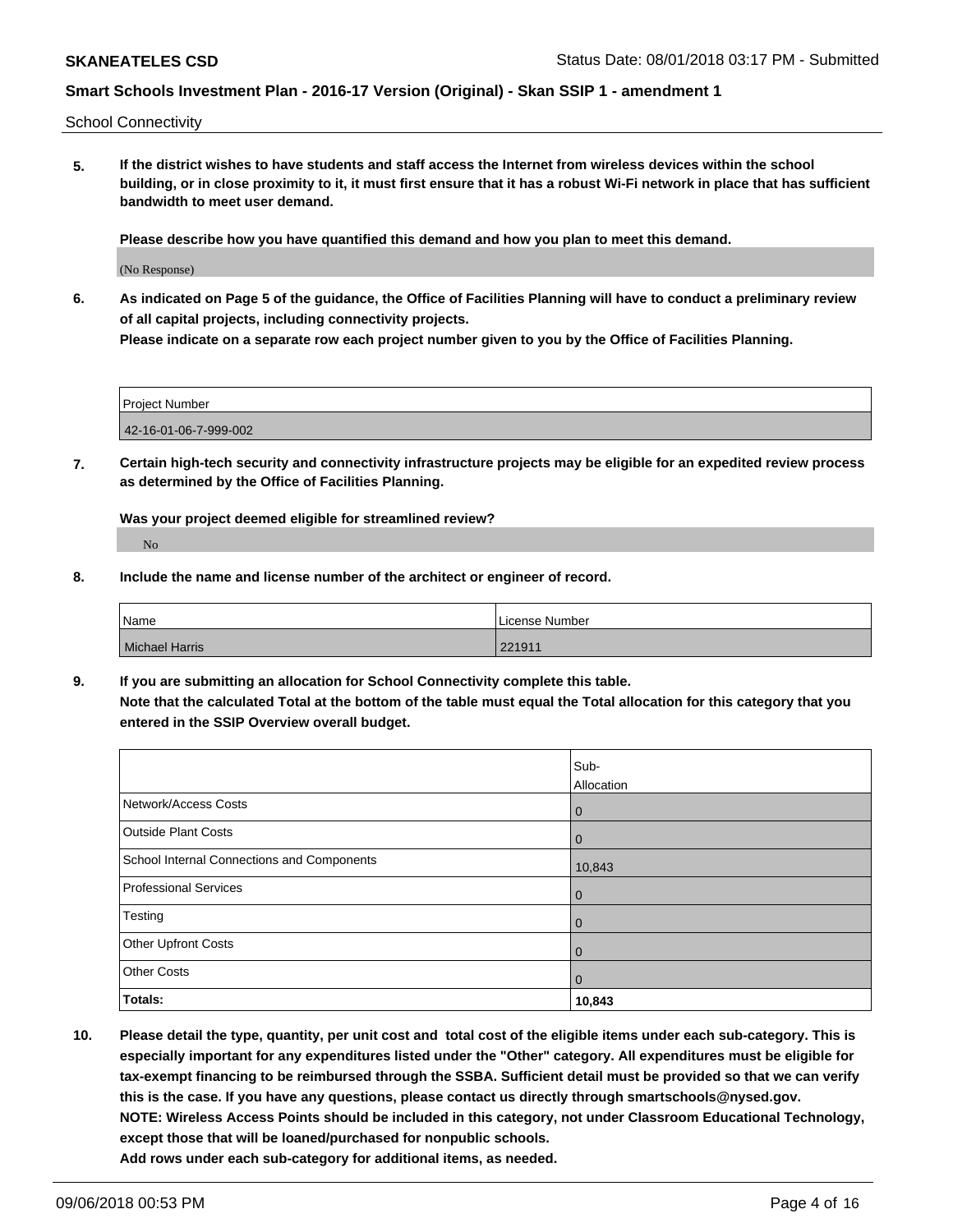School Connectivity

| Select the allowable expenditure<br>type. | Item to be purchased                | Quantity | Cost per Item | <b>Total Cost</b> |
|-------------------------------------------|-------------------------------------|----------|---------------|-------------------|
| Repeat to add another item under          |                                     |          |               |                   |
|                                           |                                     |          |               |                   |
| each type.                                |                                     |          |               |                   |
| <b>Connections/Components</b>             | Single Mode Fiber                   |          | 29,750        | 29,750            |
| <b>Connections/Components</b>             | <b>Fiber Terminations</b>           |          | 25,700        | 25,700            |
| <b>Connections/Components</b>             | <b>Underground Conduit Upgrades</b> |          | 1,600         | 1,600             |
| <b>Connections/Components</b>             | Cat 6 Cabling                       | $-60$    | 520           | $-31.200$         |
| <b>Connections/Components</b>             | Cat 6 Cabling - HS                  | $-63$    | 715           | $-45,045$         |
| <b>Connections/Components</b>             | Cat 6 Cabling - district            | 23       | 1,306         | 30,038            |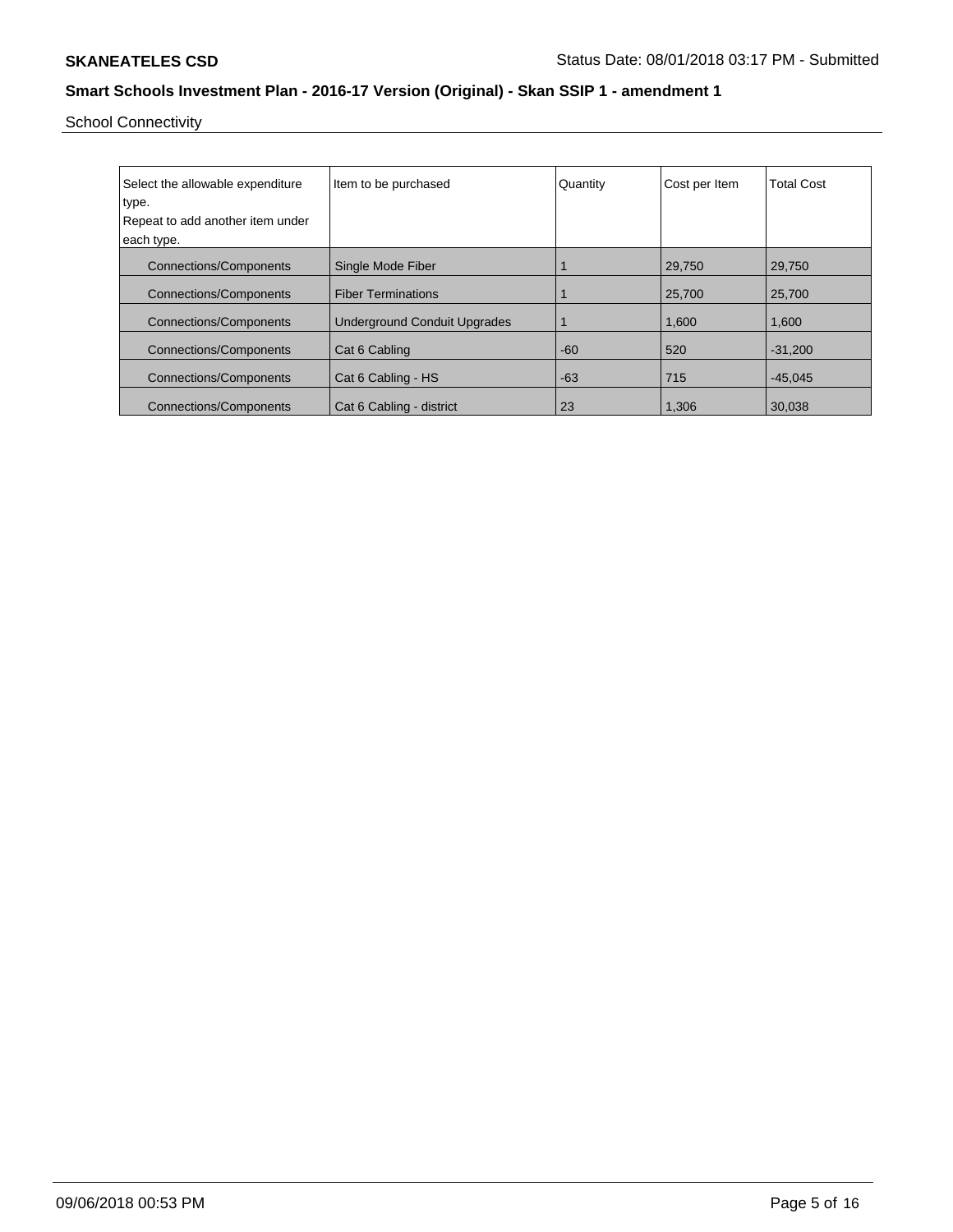Community Connectivity (Broadband and Wireless)

**1. Describe how you intend to use Smart Schools Bond Act funds for high-speed broadband and/or wireless connectivity projects in the community.**

(No Response)

**2. Please describe how the proposed project(s) will promote student achievement and increase student and/or staff access to the Internet in a manner that enhances student learning and/or instruction outside of the school day and/or school building.**

(No Response)

**3. Community connectivity projects must comply with all the necessary local building codes and regulations (building and related permits are not required prior to plan submission).**

 $\Box$  I certify that we will comply with all the necessary local building codes and regulations.

**4. Please describe the physical location of the proposed investment.**

(No Response)

**5. Please provide the initial list of partners participating in the Community Connectivity Broadband Project, along with their Federal Tax Identification (Employer Identification) number.**

| <b>Project Partners</b> | l Federal ID # |
|-------------------------|----------------|
| (No Response)           | (No Response)  |

**6. If you are submitting an allocation for Community Connectivity, complete this table.**

**Note that the calculated Total at the bottom of the table must equal the Total allocation for this category that you entered in the SSIP Overview overall budget.**

|                                    | Sub-Allocation |
|------------------------------------|----------------|
| Network/Access Costs               | (No Response)  |
| <b>Outside Plant Costs</b>         | (No Response)  |
| <b>Tower Costs</b>                 | (No Response)  |
| <b>Customer Premises Equipment</b> | (No Response)  |
| <b>Professional Services</b>       | (No Response)  |
| Testing                            | (No Response)  |
| <b>Other Upfront Costs</b>         | (No Response)  |
| <b>Other Costs</b>                 | (No Response)  |
| Totals:                            | 0              |

**7. Please detail the type, quantity, per unit cost and total cost of the eligible items under each sub-category. This is especially important for any expenditures listed under the "Other" category. All expenditures must be capital-bond eligible to be reimbursed through the SSBA. If you have any questions, please contact us directly through smartschools@nysed.gov.**

| Select the allowable expenditure | Item to be purchased | Quantity      | Cost per Item | <b>Total Cost</b> |
|----------------------------------|----------------------|---------------|---------------|-------------------|
| type.                            |                      |               |               |                   |
| Repeat to add another item under |                      |               |               |                   |
| each type.                       |                      |               |               |                   |
| (No Response)                    | (No Response)        | (No Response) | (No Response) | (No Response)     |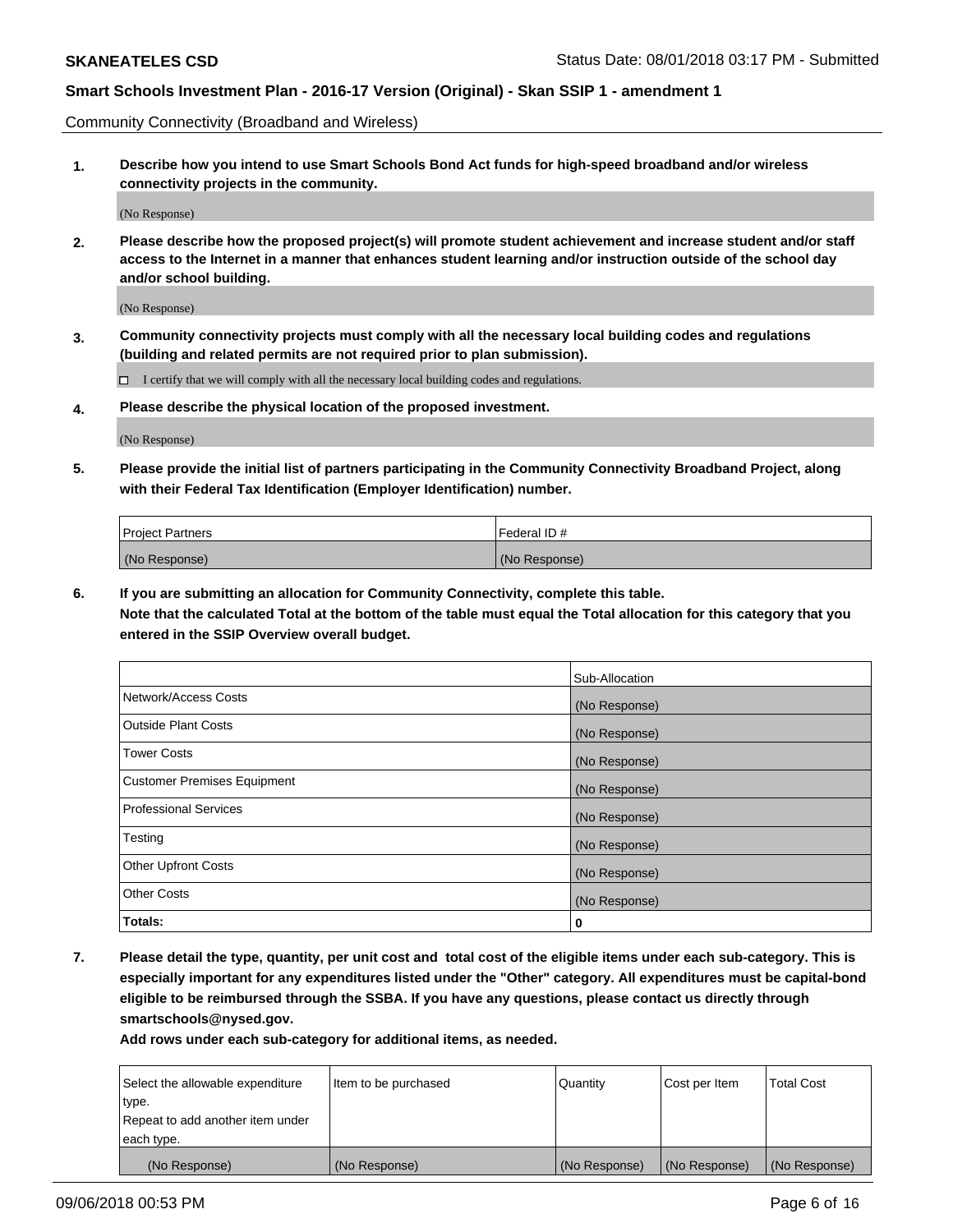#### Classroom Learning Technology

**1. In order for students and faculty to receive the maximum benefit from the technology made available under the Smart Schools Bond Act, their school buildings must possess sufficient connectivity infrastructure to ensure that devices can be used during the school day. Smart Schools Investment Plans must demonstrate that sufficient infrastructure that meets the Federal Communications Commission's 100 Mbps per 1,000 students standard currently exists in the buildings where new devices will be deployed, or is a planned use of a portion of Smart Schools Bond Act funds, or is under development through another funding source. Smart Schools Bond Act funds used for technology infrastructure or classroom technology investments must increase the number of school buildings that meet or exceed the minimum speed standard of 100 Mbps per 1,000 students and staff within 12 months. This standard may be met on either a contracted 24/7 firm service or a**

**"burstable" capability. If the standard is met under the burstable criteria, it must be:**

**1. Specifically codified in a service contract with a provider, and**

**2. Guaranteed to be available to all students and devices as needed, particularly during periods of high demand, such as computer-based testing (CBT) periods.**

**Please describe how your district already meets or is planning to meet this standard within 12 months of plan submission.**

(No Response)

- **1a. If a district believes that it will be impossible to meet this standard within 12 months, it may apply for a waiver of this requirement, as described on the Smart Schools website. The waiver must be filed and approved by SED prior to submitting this survey.**
	- By checking this box, you are certifying that the school district has an approved waiver of this requirement on file with the New York State Education Department.

#### **2. Connectivity Speed Calculator (Required)**

|                         | I Number of<br>Students | Multiply by<br>100 Kbps | to Convert to<br>Required<br>Speed in Mb | Divide by 1000 Current Speed Expected<br>lin Mb | Speed to be<br>Attained Within Required<br>12 Months | Expected Date<br>When<br>Speed Will be<br>Met |
|-------------------------|-------------------------|-------------------------|------------------------------------------|-------------------------------------------------|------------------------------------------------------|-----------------------------------------------|
| <b>Calculated Speed</b> | (No<br>Response)        | (No Response)           | (No<br>Response)                         | (No<br>Response)                                | (No<br>Response)                                     | (No<br>Response)                              |

**3. If the district wishes to have students and staff access the Internet from wireless devices within the school building, or in close proximity to it, it must first ensure that it has a robust Wi-Fi network in place that has sufficient bandwidth to meet user demand.**

**Please describe how you have quantified this demand and how you plan to meet this demand.**

(No Response)

**4. All New York State public school districts are required to complete and submit an Instructional Technology Plan survey to the New York State Education Department in compliance with Section 753 of the Education Law and per Part 100.12 of the Commissioner's Regulations.**

**Districts that include educational technology purchases as part of their Smart Schools Investment Plan must have a submitted and approved Instructional Technology Plan survey on file with the New York State Education Department.**

- $\Box$  By checking this box, you are certifying that the school district has an approved Instructional Technology Plan survey on file with the New York State Education Department.
- **5. Describe the devices you intend to purchase and their compatibility with existing or planned platforms or systems. Specifically address the adequacy of each facility's electrical, HVAC and other infrastructure necessary to install and support the operation of the planned technology.**

(No Response)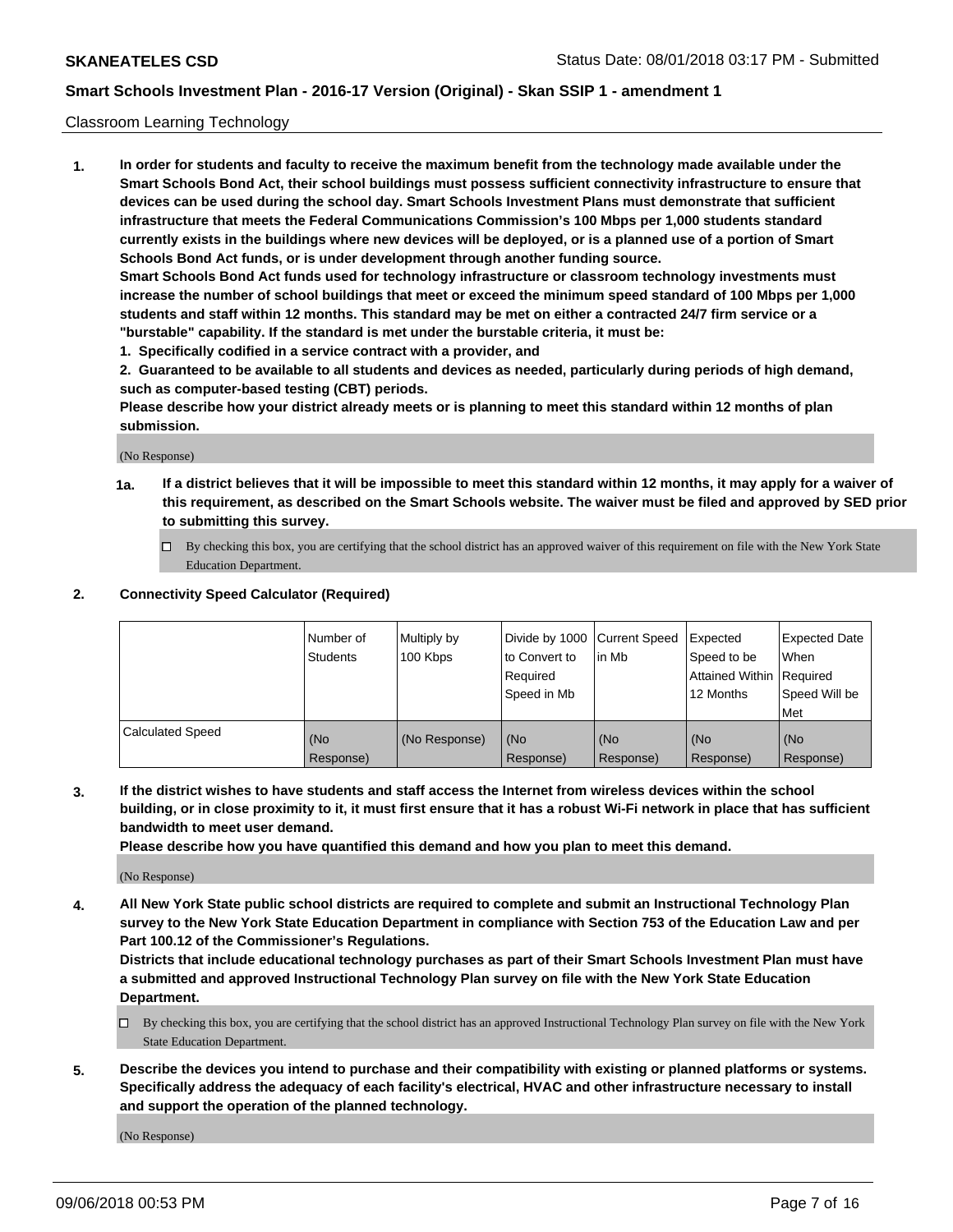#### Classroom Learning Technology

- **6. Describe how the proposed technology purchases will:**
	- **> enhance differentiated instruction;**
	- **> expand student learning inside and outside the classroom;**
	- **> benefit students with disabilities and English language learners; and**
	- **> contribute to the reduction of other learning gaps that have been identified within the district.**

**The expectation is that districts will place a priority on addressing the needs of students who struggle to succeed in a rigorous curriculum. Responses in this section should specifically address this concern and align with the district's Instructional Technology Plan (in particular Question 2 of E. Curriculum and Instruction: "Does the district's instructional technology plan address the needs of students with disabilities to ensure equitable access to instruction, materials and assessments?" and Question 3 of the same section: "Does the district's instructional technology plan address the provision of assistive technology specifically for students with disabilities to ensure access to and participation in the general curriculum?"**

(No Response)

**7. Where appropriate, describe how the proposed technology purchases will enhance ongoing communication with parents and other stakeholders and help the district facilitate technology-based regional partnerships, including distance learning and other efforts.**

(No Response)

**8. Describe the district's plan to provide professional development to ensure that administrators, teachers and staff can employ the technology purchased to enhance instruction successfully.**

**Note: This response should be aligned and expanded upon in accordance with your district's response to Question 1 of F. Professional Development of your Instructional Technology Plan: "Please provide a summary of professional development offered to teachers and staff, for the time period covered by this plan, to support technology to enhance teaching and learning. Please include topics, audience and method of delivery within your summary."**

(No Response)

- **9. Districts must contact the SUNY/CUNY teacher preparation program that supplies the largest number of the district's new teachers to request advice on innovative uses and best practices at the intersection of pedagogy and educational technology.**
	- By checking this box, you certify that you have contacted the SUNY/CUNY teacher preparation program that supplies the largest number of your new teachers to request advice on these issues.
	- **9a. Please enter the name of the SUNY or CUNY Institution that you contacted.**

(No Response)

**9b. Enter the primary Institution phone number.**

(No Response)

**9c. Enter the name of the contact person with whom you consulted and/or will be collaborating with on innovative uses of technology and best practices.**

(No Response)

**10. A district whose Smart Schools Investment Plan proposes the purchase of technology devices and other hardware must account for nonpublic schools in the district.**

**Are there nonpublic schools within your school district?**

Yes

 $\square$  No

**11. Nonpublic Classroom Technology Loan Calculator**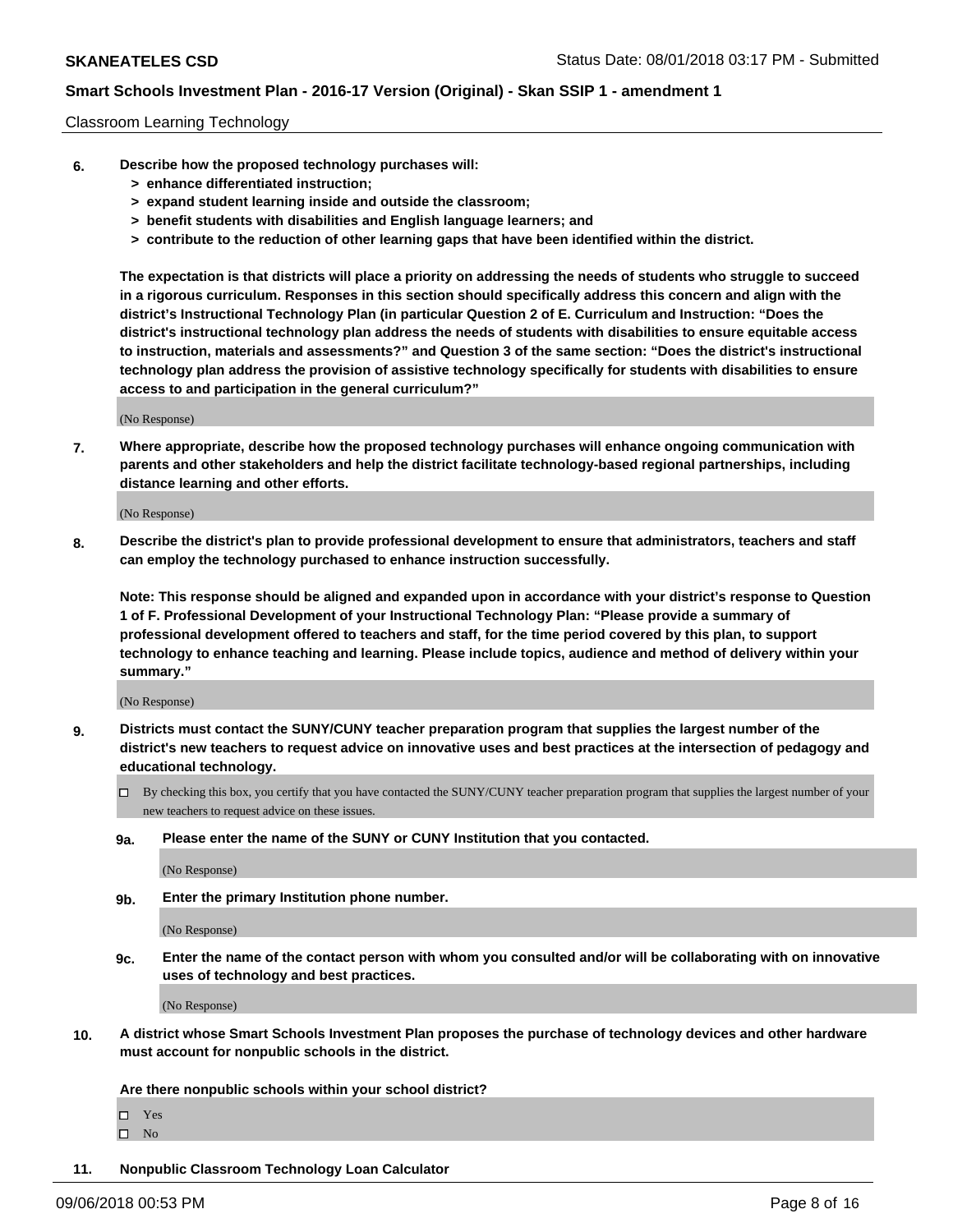#### Classroom Learning Technology

**The Smart Schools Bond Act provides that any Classroom Learning Technology purchases made using Smart Schools funds shall be lent, upon request, to nonpublic schools in the district. However, no school district shall be required to loan technology in amounts greater than the total obtained and spent on technology pursuant to the Smart Schools Bond Act and the value of such loan may not exceed the total of \$250 multiplied by the nonpublic school enrollment in the base year at the time of enactment. See:**

**http://www.p12.nysed.gov/mgtserv/smart\_schools/docs/Smart\_Schools\_Bond\_Act\_Guidance\_04.27.15\_Final.pdf.**

|                                       | 1. Classroom<br>Technology<br>Sub-allocation | l 2. Public<br>Enrollment<br>$(2014-15)$ | 3. Nonpublic<br>l Enrollment<br>$(2014-15)$ | l 4. Sum of<br>Public and<br>Nonpublic<br>Enrollment                                          | l 5. Total Per<br>Pupil Sub-<br>l allocation | l 6. Total<br>Nonpublic Loan<br>Amount |
|---------------------------------------|----------------------------------------------|------------------------------------------|---------------------------------------------|-----------------------------------------------------------------------------------------------|----------------------------------------------|----------------------------------------|
| Calculated Nonpublic Loan<br>l Amount |                                              |                                          |                                             | (No Response)   (No Response)   (No Response)   (No Response)   (No Response)   (No Response) |                                              |                                        |

**12. To ensure the sustainability of technology purchases made with Smart Schools funds, districts must demonstrate a long-term plan to maintain and replace technology purchases supported by Smart Schools Bond Act funds. This sustainability plan shall demonstrate a district's capacity to support recurring costs of use that are ineligible for Smart Schools Bond Act funding such as device maintenance, technical support, Internet and wireless fees, maintenance of hotspots, staff professional development, building maintenance and the replacement of incidental items. Further, such a sustainability plan shall include a long-term plan for the replacement of purchased devices and equipment at the end of their useful life with other funding sources.**

 $\Box$  By checking this box, you certify that the district has a sustainability plan as described above.

**13. Districts must ensure that devices purchased with Smart Schools Bond funds will be distributed, prepared for use, maintained and supported appropriately. Districts must maintain detailed device inventories in accordance with generally accepted accounting principles.**

By checking this box, you certify that the district has a distribution and inventory management plan and system in place.

**14. If you are submitting an allocation for Classroom Learning Technology complete this table. Note that the calculated Total at the bottom of the table must equal the Total allocation for this category that you entered in the SSIP Overview overall budget.**

|                         | Sub-Allocation |
|-------------------------|----------------|
| Interactive Whiteboards | (No Response)  |
| Computer Servers        | (No Response)  |
| Desktop Computers       | (No Response)  |
| Laptop Computers        | (No Response)  |
| <b>Tablet Computers</b> | (No Response)  |
| <b>Other Costs</b>      | (No Response)  |
| Totals:                 | 0              |

**15. Please detail the type, quantity, per unit cost and total cost of the eligible items under each sub-category. This is especially important for any expenditures listed under the "Other" category. All expenditures must be capital-bond eligible to be reimbursed through the SSBA. If you have any questions, please contact us directly through smartschools@nysed.gov.**

**Please specify in the "Item to be Purchased" field which specific expenditures and items are planned to meet the district's nonpublic loan requirement, if applicable.**

**NOTE: Wireless Access Points that will be loaned/purchased for nonpublic schools should ONLY be included in this category, not under School Connectivity, where public school districts would list them.**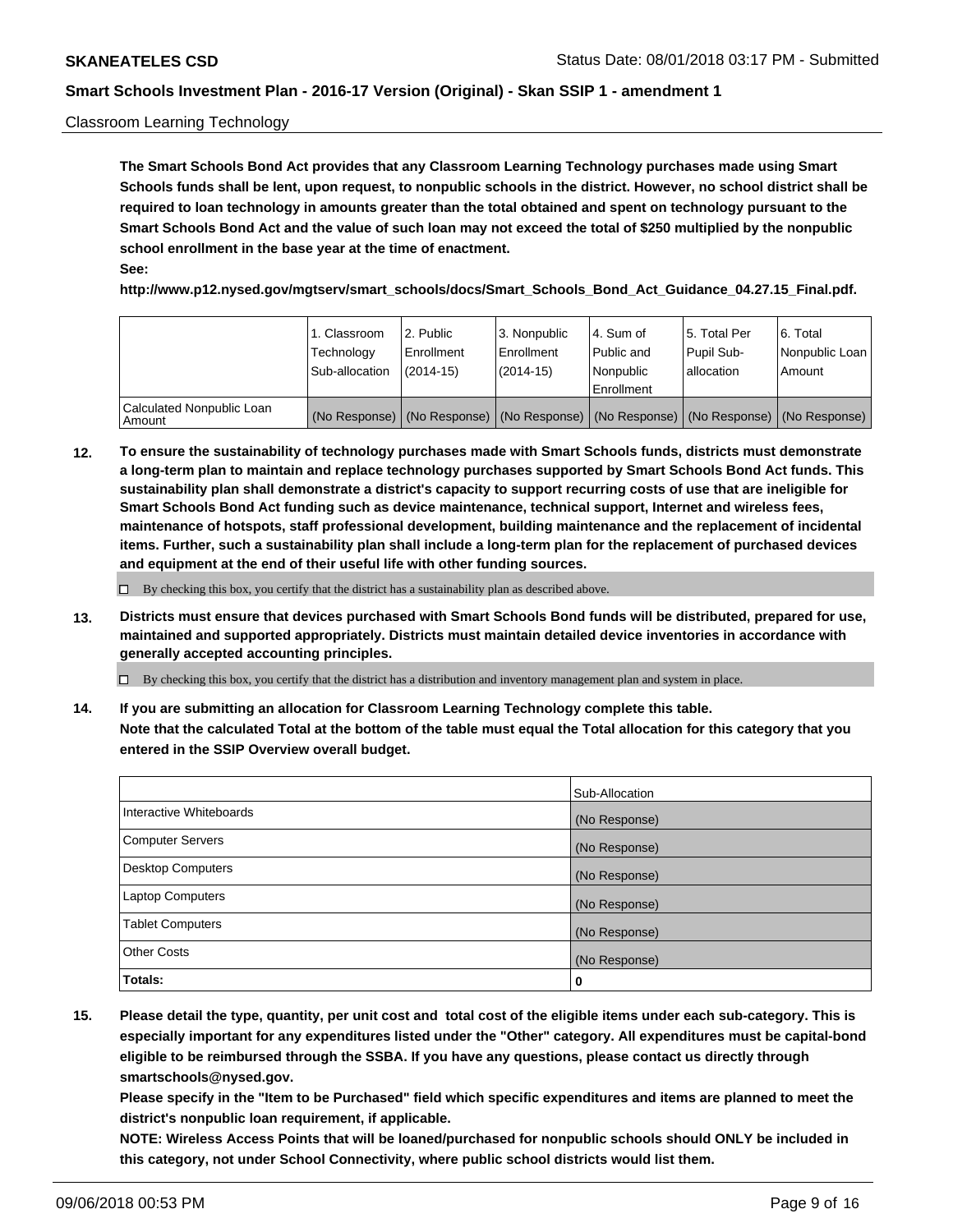Classroom Learning Technology

| Select the allowable expenditure | Iltem to be Purchased | Quantity      | Cost per Item | <b>Total Cost</b> |
|----------------------------------|-----------------------|---------------|---------------|-------------------|
| type.                            |                       |               |               |                   |
| Repeat to add another item under |                       |               |               |                   |
| each type.                       |                       |               |               |                   |
| (No Response)                    | (No Response)         | (No Response) | (No Response) | (No Response)     |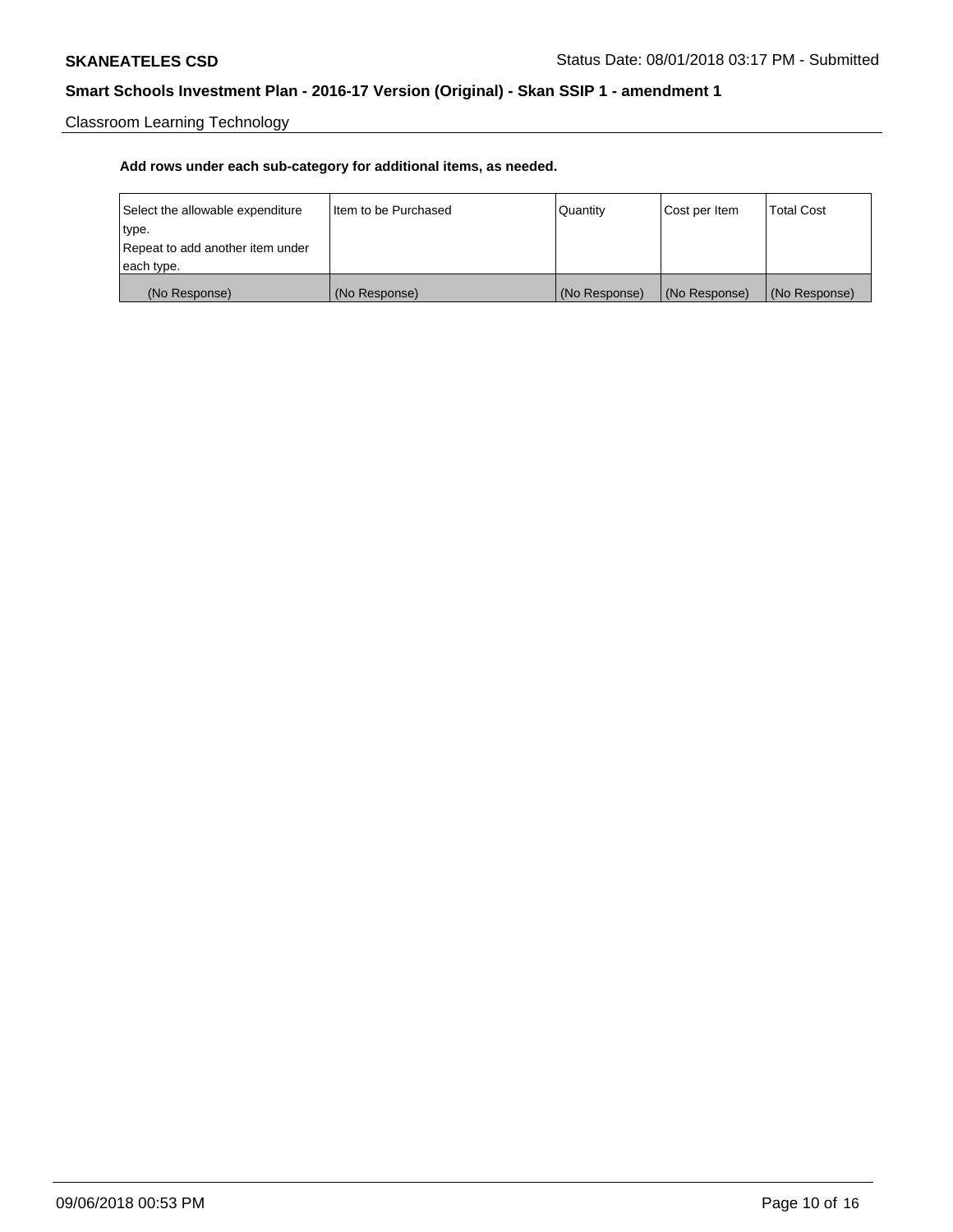#### Pre-Kindergarten Classrooms

**1. Provide information regarding how and where the district is currently serving pre-kindergarten students and justify the need for additional space with enrollment projections over 3 years.**

(No Response)

- **2. Describe the district's plan to construct, enhance or modernize education facilities to accommodate prekindergarten programs. Such plans must include:**
	- **Specific descriptions of what the district intends to do to each space;**
	- **An affirmation that pre-kindergarten classrooms will contain a minimum of 900 square feet per classroom;**
	- **The number of classrooms involved;**
	- **The approximate construction costs per classroom; and**
	- **Confirmation that the space is district-owned or has a long-term lease that exceeds the probable useful life of the improvements.**

(No Response)

**3. Smart Schools Bond Act funds may only be used for capital construction costs. Describe the type and amount of additional funds that will be required to support ineligible ongoing costs (e.g. instruction, supplies) associated with any additional pre-kindergarten classrooms that the district plans to add.**

(No Response)

**4. All plans and specifications for the erection, repair, enlargement or remodeling of school buildings in any public school district in the State must be reviewed and approved by the Commissioner. Districts that plan capital projects using their Smart Schools Bond Act funds will undergo a Preliminary Review Process by the Office of Facilities Planning.**

**Please indicate on a separate row each project number given to you by the Office of Facilities Planning.**

| Project Number |  |
|----------------|--|
| (No Response)  |  |
|                |  |

**5. If you have made an allocation for Pre-Kindergarten Classrooms, complete this table.**

**Note that the calculated Total at the bottom of the table must equal the Total allocation for this category that you entered in the SSIP Overview overall budget.**

|                                          | Sub-Allocation |
|------------------------------------------|----------------|
| Construct Pre-K Classrooms               | (No Response)  |
| Enhance/Modernize Educational Facilities | (No Response)  |
| <b>Other Costs</b>                       | (No Response)  |
| Totals:                                  | 0              |

**6. Please detail the type, quantity, per unit cost and total cost of the eligible items under each sub-category. This is especially important for any expenditures listed under the "Other" category. All expenditures must be capital-bond eligible to be reimbursed through the SSBA. If you have any questions, please contact us directly through smartschools@nysed.gov.**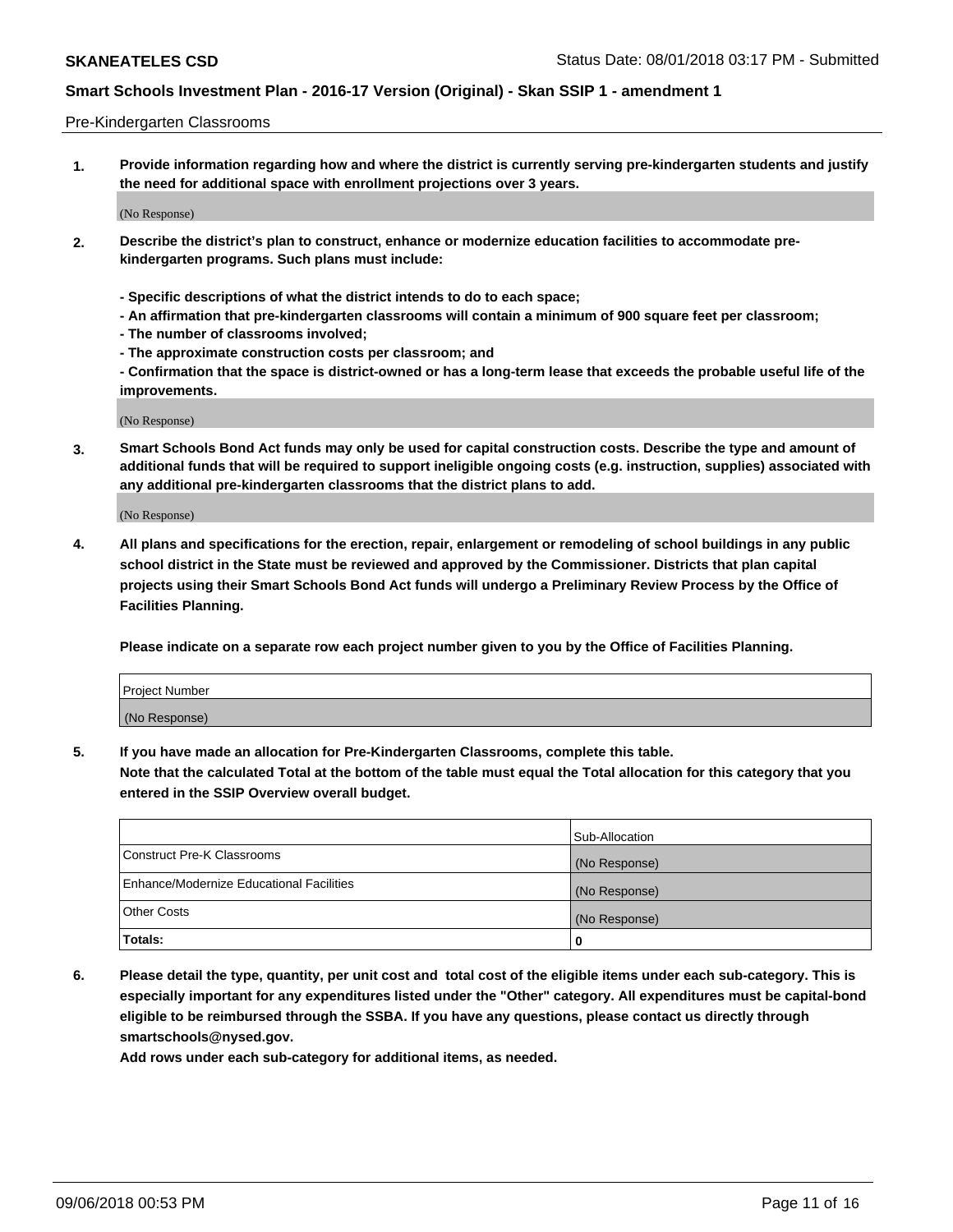Pre-Kindergarten Classrooms

| Select the allowable expenditure | Item to be purchased | Quantity      | Cost per Item | <b>Total Cost</b> |
|----------------------------------|----------------------|---------------|---------------|-------------------|
| type.                            |                      |               |               |                   |
| Repeat to add another item under |                      |               |               |                   |
| each type.                       |                      |               |               |                   |
| (No Response)                    | (No Response)        | (No Response) | (No Response) | (No Response)     |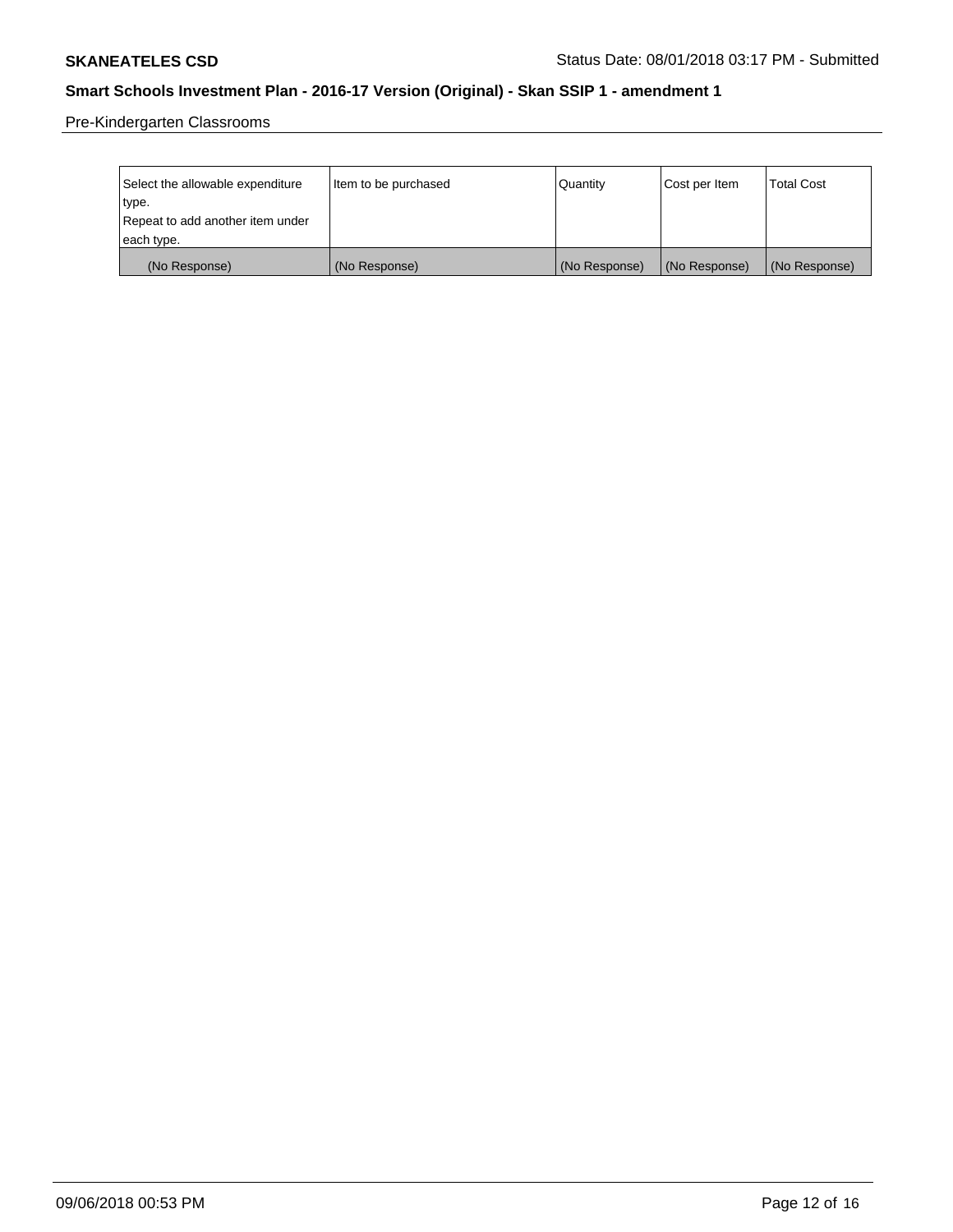Replace Transportable Classrooms

**1. Describe the district's plan to construct, enhance or modernize education facilities to provide high-quality instructional space by replacing transportable classrooms.**

(No Response)

**2. All plans and specifications for the erection, repair, enlargement or remodeling of school buildings in any public school district in the State must be reviewed and approved by the Commissioner. Districts that plan capital projects using their Smart Schools Bond Act funds will undergo a Preliminary Review Process by the Office of Facilities Planning.**

**Please indicate on a separate row each project number given to you by the Office of Facilities Planning.**

| Project Number |  |
|----------------|--|
|                |  |
|                |  |
|                |  |
|                |  |
| (No Response)  |  |
|                |  |
|                |  |
|                |  |

**3. For large projects that seek to blend Smart Schools Bond Act dollars with other funds, please note that Smart Schools Bond Act funds can be allocated on a pro rata basis depending on the number of new classrooms built that directly replace transportable classroom units.**

**If a district seeks to blend Smart Schools Bond Act dollars with other funds describe below what other funds are being used and what portion of the money will be Smart Schools Bond Act funds.**

(No Response)

**4. If you have made an allocation for Replace Transportable Classrooms, complete this table. Note that the calculated Total at the bottom of the table must equal the Total allocation for this category that you entered in the SSIP Overview overall budget.**

|                                                | Sub-Allocation |
|------------------------------------------------|----------------|
| Construct New Instructional Space              | (No Response)  |
| Enhance/Modernize Existing Instructional Space | (No Response)  |
| <b>Other Costs</b>                             | (No Response)  |
| Totals:                                        | 0              |

**5. Please detail the type, quantity, per unit cost and total cost of the eligible items under each sub-category. This is especially important for any expenditures listed under the "Other" category. All expenditures must be capital-bond eligible to be reimbursed through the SSBA. If you have any questions, please contact us directly through smartschools@nysed.gov.**

| Select the allowable expenditure | Item to be purchased | l Quantitv    | Cost per Item | <b>Total Cost</b> |
|----------------------------------|----------------------|---------------|---------------|-------------------|
| type.                            |                      |               |               |                   |
| Repeat to add another item under |                      |               |               |                   |
| each type.                       |                      |               |               |                   |
| (No Response)                    | (No Response)        | (No Response) | (No Response) | (No Response)     |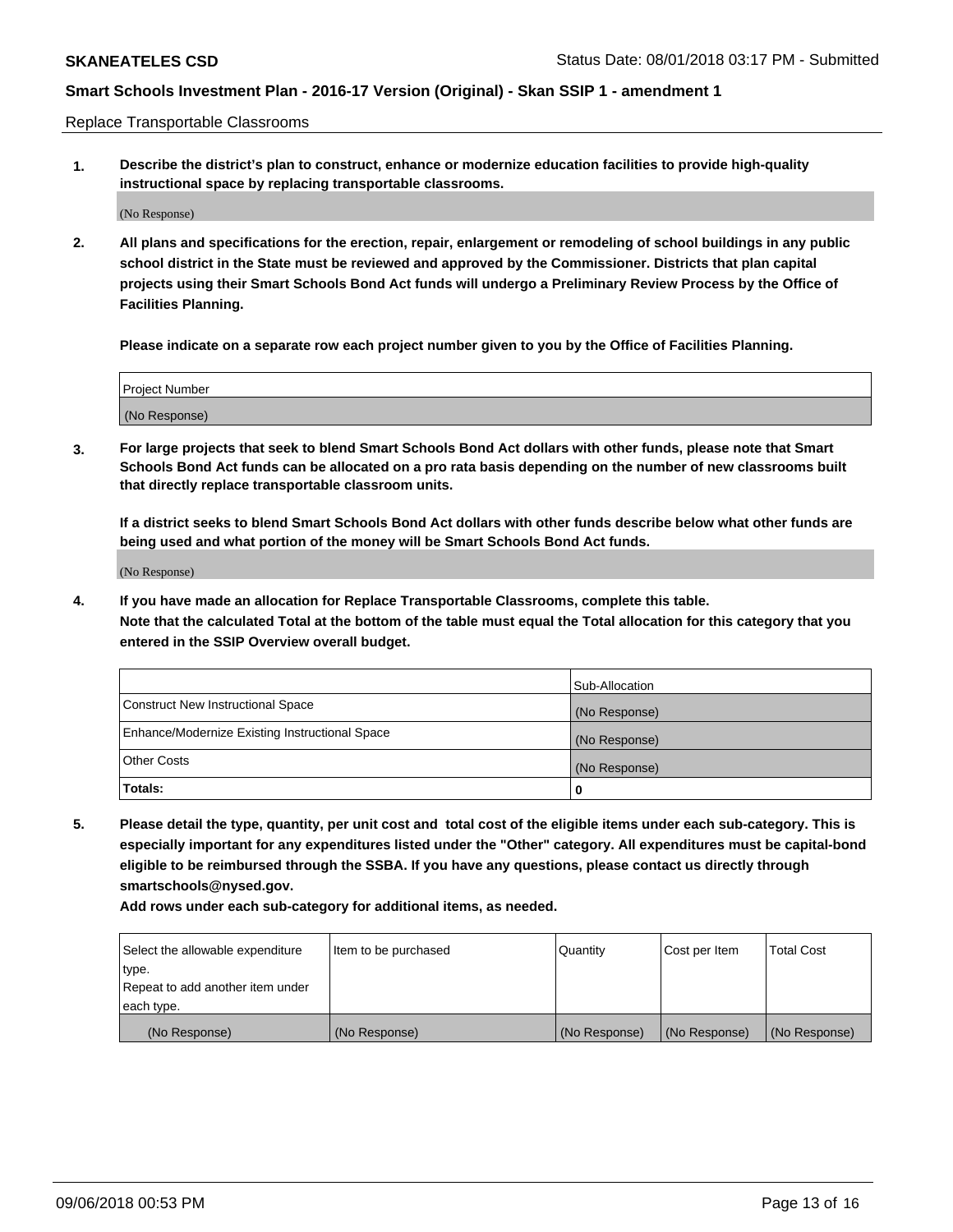#### High-Tech Security Features

### **1. Describe how you intend to use Smart Schools Bond Act funds to install high-tech security features in school buildings and on school campuses.**

The requested Smart School Bond funding will be used to install new Video Surveillance and Door Access Control systems in all district facilities to improve the security of students and staff. This amendment is necessary due to increased costs over original estimates. The initial architect and engineer estimates were \$1.1 million, of which Smart Schools was to pay for \$534,585 of the work. The lowest bid came in at \$1.6 million, so numerous cuts had to be made. The increased costs of each individual item required us to reduced the number of devices in addition to showing an increase in costs for each individual item.

As per Jaclyn Abbate, we reduced all items to zero whose cost and quantity had changed. We then added back the items with their correct number and cost.

**2. All plans and specifications for the erection, repair, enlargement or remodeling of school buildings in any public school district in the State must be reviewed and approved by the Commissioner. Districts that plan capital projects using their Smart Schools Bond Act funds will undergo a Preliminary Review Process by the Office of Facilities Planning.** 

**Please indicate on a separate row each project number given to you by the Office of Facilities Planning.**

| <b>Project Number</b> |  |
|-----------------------|--|
| 42-16-01-06-7-999-002 |  |

#### **3. Was your project deemed eligible for streamlined Review?**

| п | Yes |
|---|-----|
| 罓 | Nο  |

**4. Include the name and license number of the architect or engineer of record.**

| Name                  | License Number |
|-----------------------|----------------|
| <b>Michael Harris</b> | 221911         |

**5. If you have made an allocation for High-Tech Security Features, complete this table.**

**Note that the calculated Total at the bottom of the table must equal the Total allocation for this category that you entered in the SSIP Overview overall budget.**

|                                                      | Sub-Allocation |
|------------------------------------------------------|----------------|
| Capital-Intensive Security Project (Standard Review) | $-110,175$     |
| <b>Electronic Security System</b>                    | 62,359         |
| <b>Entry Control System</b>                          | 39,236         |
| Approved Door Hardening Project                      | $-2,265$       |
| <b>Other Costs</b>                                   | l O            |
| Totals:                                              | $-10,845$      |

**6. Please detail the type, quantity, per unit cost and total cost of the eligible items under each sub-category. This is especially important for any expenditures listed under the "Other" category. All expenditures must be capital-bond eligible to be reimbursed through the SSBA. If you have any questions, please contact us directly through smartschools@nysed.gov.**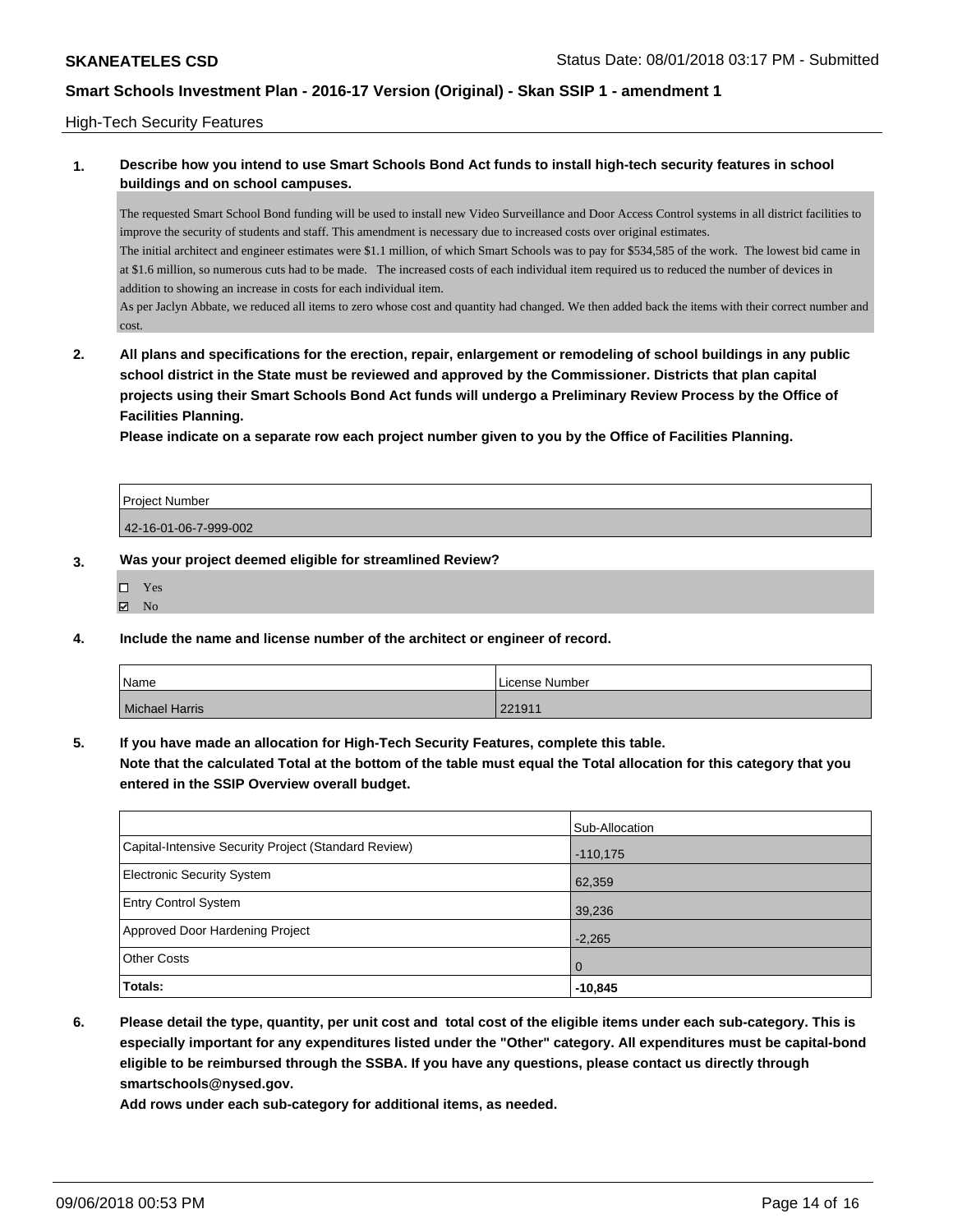# High-Tech Security Features

| Select the allowable expenditure<br>type.<br>Repeat to add another item under<br>each type. | Item to be purchased                  | Quantity  | Cost per Item | <b>Total Cost</b> |
|---------------------------------------------------------------------------------------------|---------------------------------------|-----------|---------------|-------------------|
| <b>Electronic Security System</b>                                                           | <b>Video Surveillance Server</b>      | $-5.00$   | 10,400        | $-52,000$         |
| <b>Electronic Security System</b>                                                           | <b>Interior Cameras</b>               | $-74.00$  | 585           | $-43,290$         |
| <b>Electronic Security System</b>                                                           | 360 Degree Cameras                    | $-7.00$   | 1,170         | $-8,190$          |
| <b>Electronic Security System</b>                                                           | <b>Exterior Cameras</b>               | $-40.00$  | 1,950         | $-78,000$         |
| <b>Electronic Security System</b>                                                           | <b>PTZ Exterior</b>                   | $-1.00$   | 3,900         | $-3,900$          |
| <b>Electronic Security System</b>                                                           | <b>High Mounts</b>                    | $-1.00$   | 2,040         | $-2,040$          |
| <b>Entry Control System</b>                                                                 | Doors with New Card Readers           | 18.00     | 1,438         | 25,884            |
| <b>Capital-Intensive Security</b><br>Project                                                | <b>Exterior Entrances</b>             | $-50.00$  | 520           | $-26,000$         |
| <b>Capital-Intensive Security</b><br>Project                                                | <b>Individual Doors</b>               | $-135.00$ | 65            | $-8,775$          |
| <b>Entry Control System</b>                                                                 | Door Access Control Panels            | $-5.00$   | 2,600         | $-13,000$         |
| <b>Entry Control System</b>                                                                 | Audio/Visual intercom stations        | $-6.00$   | 1,950         | $-11,700$         |
| <b>Approved Door Hardening</b><br>Project                                                   | <b>Door Modifications</b>             | $-1.00$   | 2,265         | $-2,265$          |
| <b>Capital-Intensive Security</b><br>Project                                                | <b>High School Visitor Entrance</b>   | $-1.00$   | 22,100        | $-22,100$         |
| <b>Capital-Intensive Security</b><br>Project                                                | <b>Middle School Visitor Entrance</b> | $-1.00$   | 22,100        | $-22,100$         |
| <b>Capital-Intensive Security</b><br>Project                                                | <b>State Street Visitor Entrance</b>  | $-1.00$   | 15,600        | $-15,600$         |
| <b>Capital-Intensive Security</b><br>Project                                                | <b>Waterman Visitor Entrance</b>      | $-1.00$   | 15,600        | $-15,600$         |
| <b>Electronic Security System</b>                                                           | Video Surveilance Cameras             | 153.00    | 940           | 143,820           |
| <b>Electronic Security System</b>                                                           | <b>Video Surveilance Servers</b>      | 7.00      | 15,137        | 105,959           |
| <b>Entry Control System</b>                                                                 | Door Access Control Panels            | 4.00      | 9,513         | 38,052            |